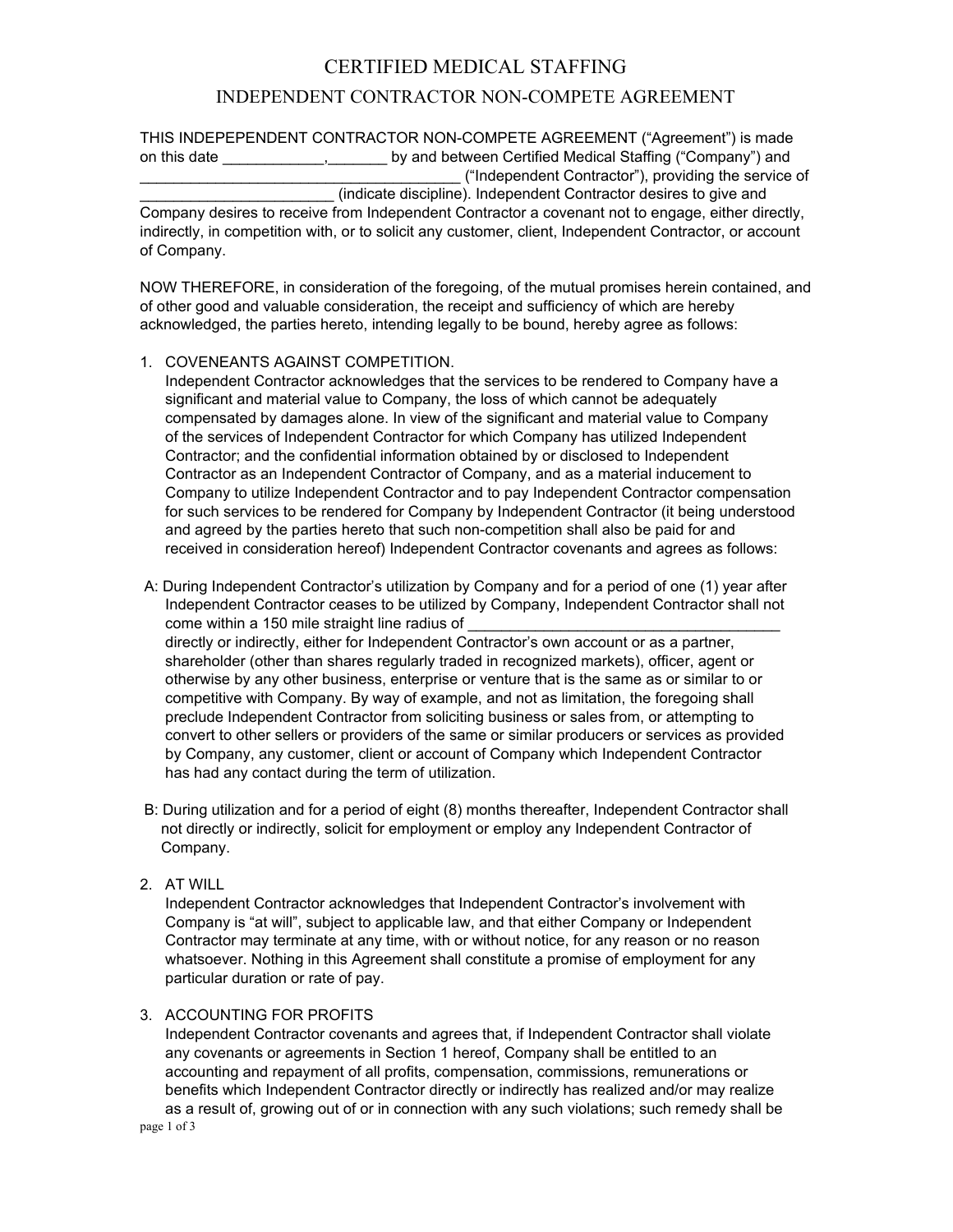in addition to and in limitation of any injunctive relief, repayment of attorney fees and litigation costs incurred by Company or other rights or remedies to which Company is or may be entitled at law or in equity or under this Agreement.

## 4. REASONABLENESS OF RESTRICTIONS

 Independent Contractor has carefully read and considered the provisions of Section 1 hereof and, having done so, agrees that the restrictions set forth therein (including, but not limited to, the time period of restriction and the geographical areas of restriction) are fair and reasonable and are reasonably required for the protection of the interests of Company, its officers, directors, shareholders and other Independent Contractors. In the event that, notwithstanding the foregoing, any part of the covenants set forth in Section 1 hereof shall be held to be invalid or unenforceable, the remaining parts thereof shall nevertheless continue to be valid and enforceable as though the invalid or unenforceable parts had been included herein. In the event that nay provision of Section 1shall be declared by a court of competent jurisdiction to exceed the maximum time period or areas such court deems reasonable and enforceable, the agreed upon time period and/or areas of restriction shall be deemed to become and thereafter be the maximum time period and/or areas which such court deems reasonable and enforceable.

## 5. BURDEN AND BENEFIT

 This agreement shall be binding upon, and shall inure to the benefit of, Company and Independent Contractor, and their respective heirs, personal and legal representatives, successors and assigns.

## 6. GOVERNING LAW

 Construction and interpretation of this Agreement shall at all times and in all respects be governed by the laws of the State of Tennessee.

## 7. SEVERABILITY

 The provisions of this Agreement (including particularly, but not limited to, the provisions of Section 1 hereof) shall be deemed severable, and the invalidity or unenforceability of any one of any one or more of the provisions hereof shall not affect the validity and enforceability of the other provisions hereof.

## 8. COMPANY

 As used herein, the term "Company" shall include any corporation that is at any time a parent or subsidiary of Company.

#### 9. ENTIRE AGREEMENT

 This Agreement contains the entire agreement and understanding by and between Company and Independent Contractor with respect to the covenant against competition herein referred to, and no representation, promises, agreements or understandings, written or oral not herein contained shall be of any force or effect. No change or modification hereof shall be valid or binding unless the same is in writing and signed by the party intended to be bound.

#### 10. NO WAIVER

 No waiver of any provision of this Agreement shall be valid unless the same is writing and signed by the party against whom such waiver is sought to be enforced; moreover, no valid waiver of any provision of this Agreement at any time shall be deemed a waiver of any other provision of this Agreement at such time or will be deemed a valid waiver of such provision at any other time.

## 11. INDEPENDENT CONTRACTOR RESPONSIBILITIES

 Independent Contractor realizes they are not considered an employee and meet the qualifications of the IRS to be considered and Independent Contractor. Independent Contractor will carry any appropriate liability insurance. Independent Contractor will make necessary payments to any and all government tax agencies including unemployment compensation and worker's compensation payments.